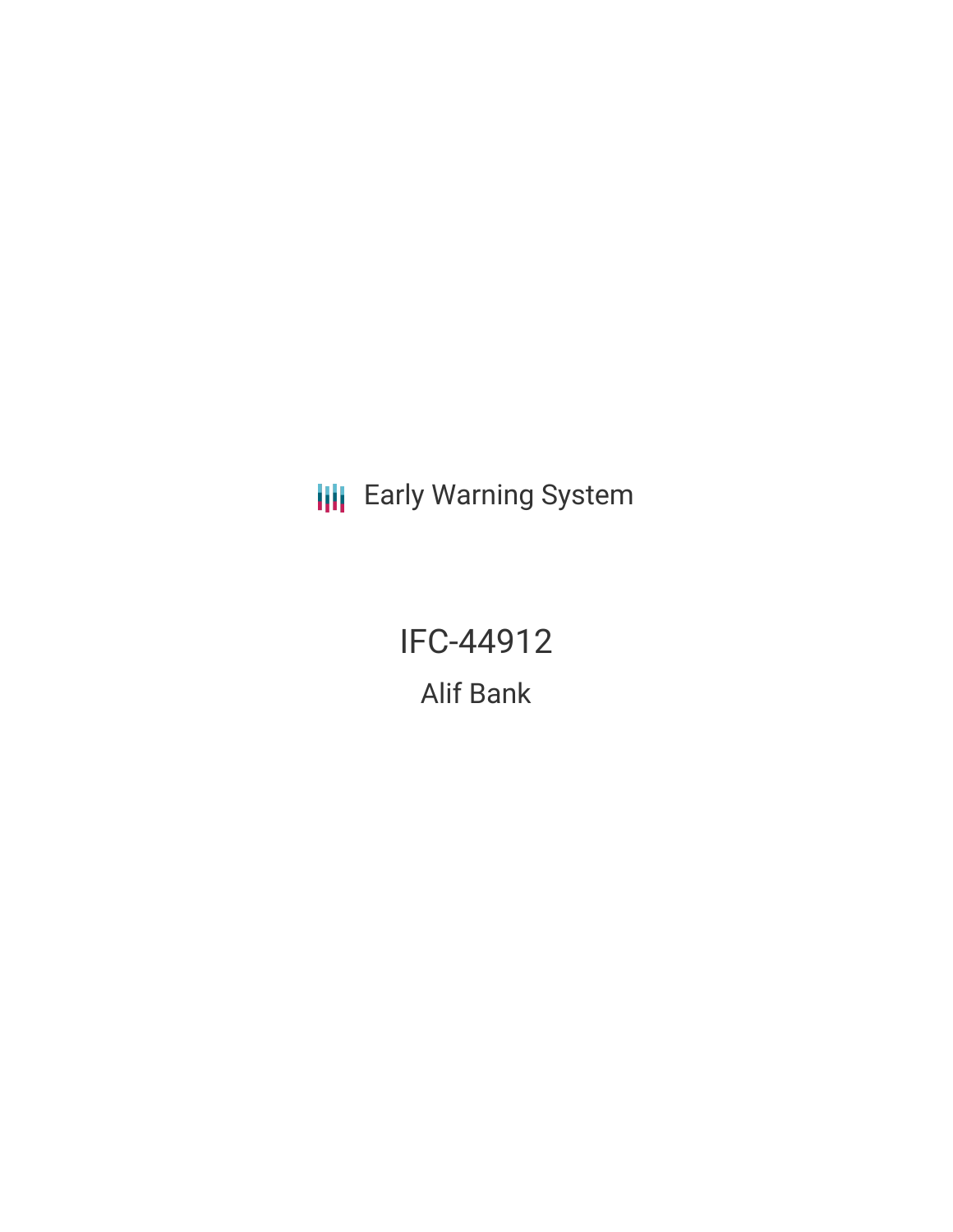# **Quick Facts**

| <b>Countries</b>               | Tajikistan                              |
|--------------------------------|-----------------------------------------|
| <b>Financial Institutions</b>  | International Finance Corporation (IFC) |
| <b>Status</b>                  | Active                                  |
| <b>Bank Risk Rating</b>        | <b>FI</b>                               |
| <b>Voting Date</b>             | 2021-06-02                              |
| <b>Borrower</b>                | ALIF CAPITAL HOLDINGS LIMITED           |
| <b>Sectors</b>                 | Finance                                 |
| <b>Investment Type(s)</b>      | Loan                                    |
| <b>Investment Amount (USD)</b> | $$5.00$ million                         |
| <b>Project Cost (USD)</b>      | $$5.00$ million                         |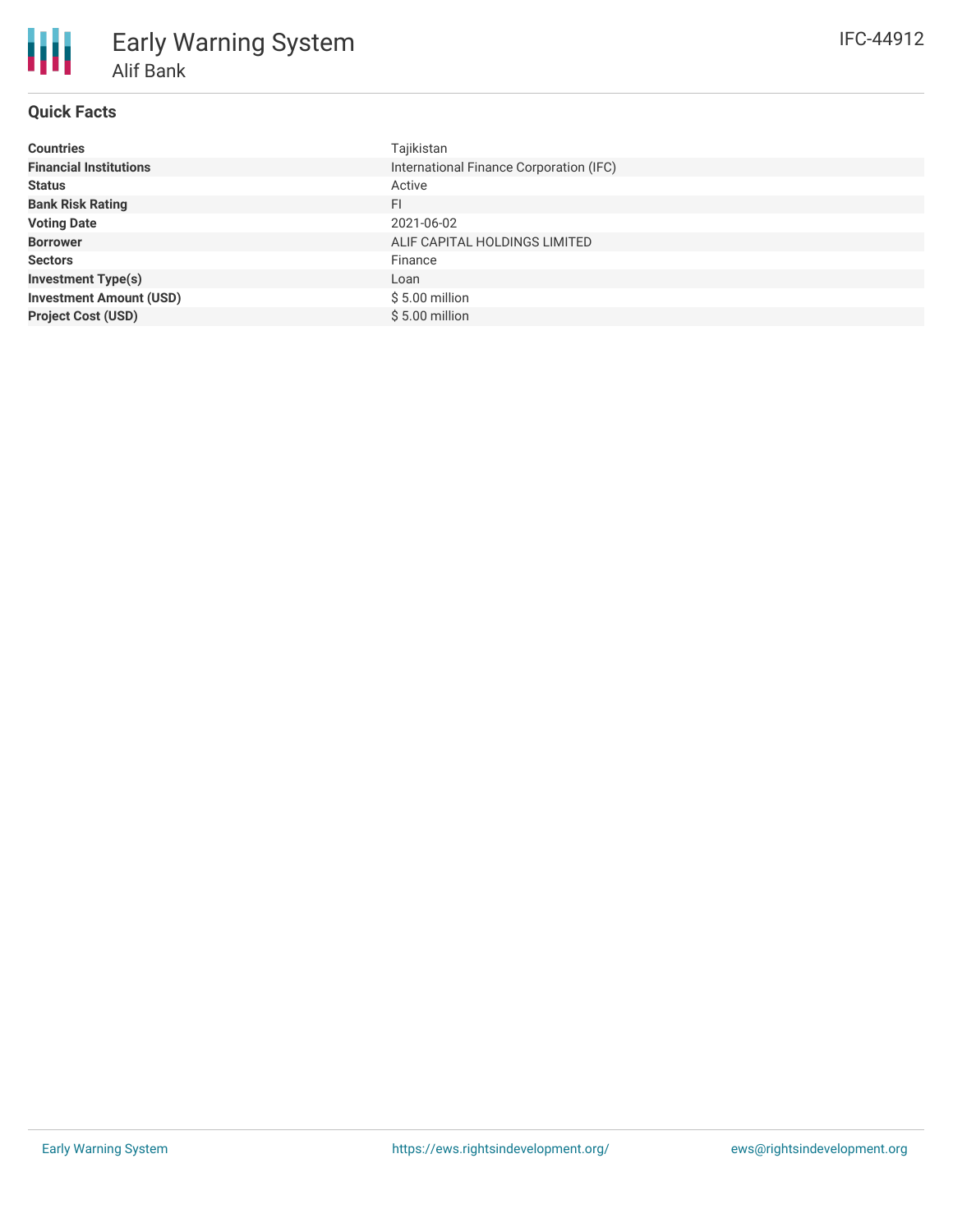

# **Project Description**

According to IFC website, under this project the loan has been provided to Alif Bank in Tajikistan. the Company is providing digital payment services and access to retail financing through an innovative suite of products and services.

### **Project Objectives**

The most significant Project level outcomes are improved access for retail customers to:

i) accounts and digital payments and ii) consumer loans. Specifically, IFC plans to support the growth of the Company's mobile wallet and the Company's buy-now-pay-later product. IFC anticipates that the Project will enable greater market competitiveness by improving access to finance for consumers in Tajikistan and Uzbekistan.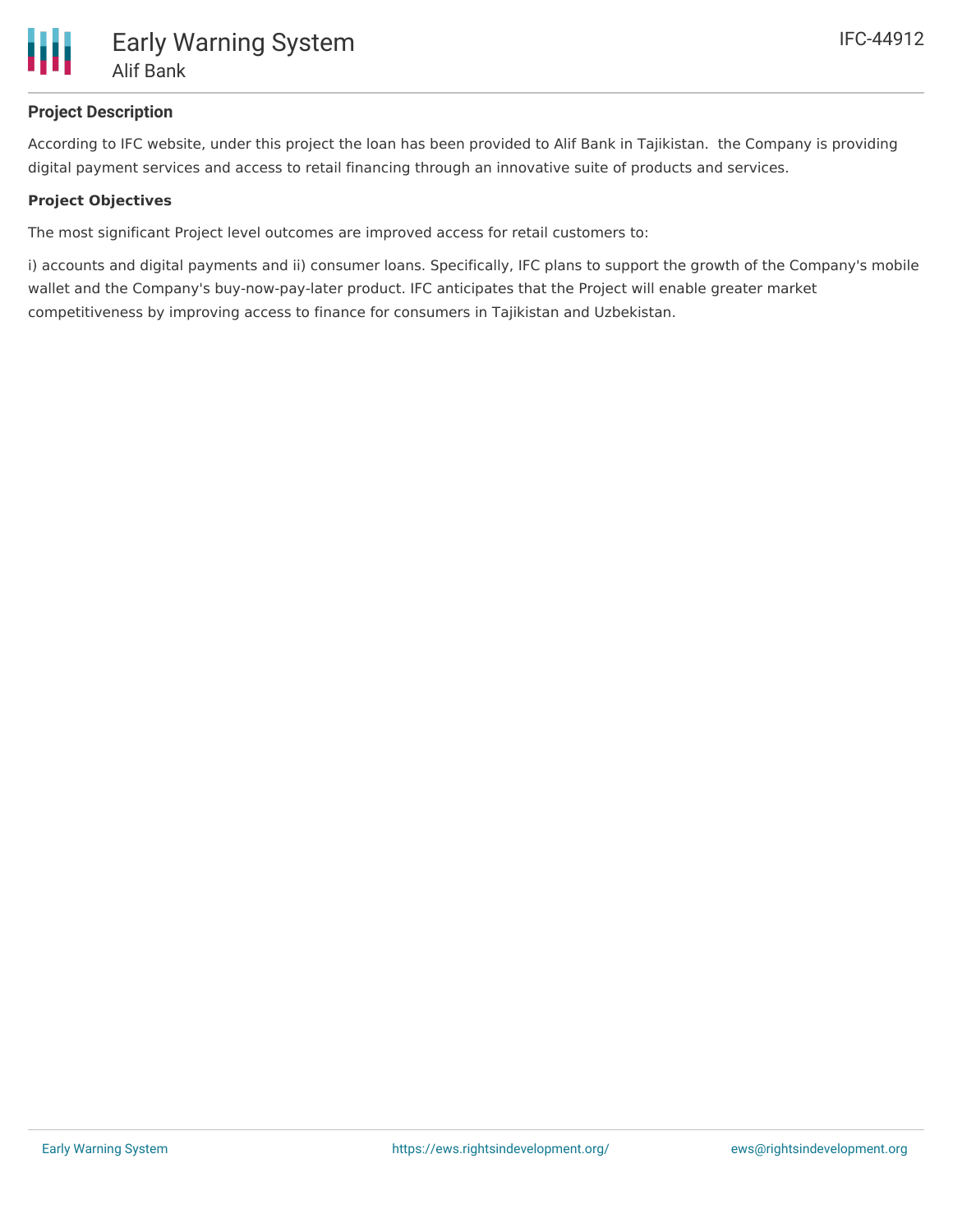# **Investment Description**

• International Finance Corporation (IFC)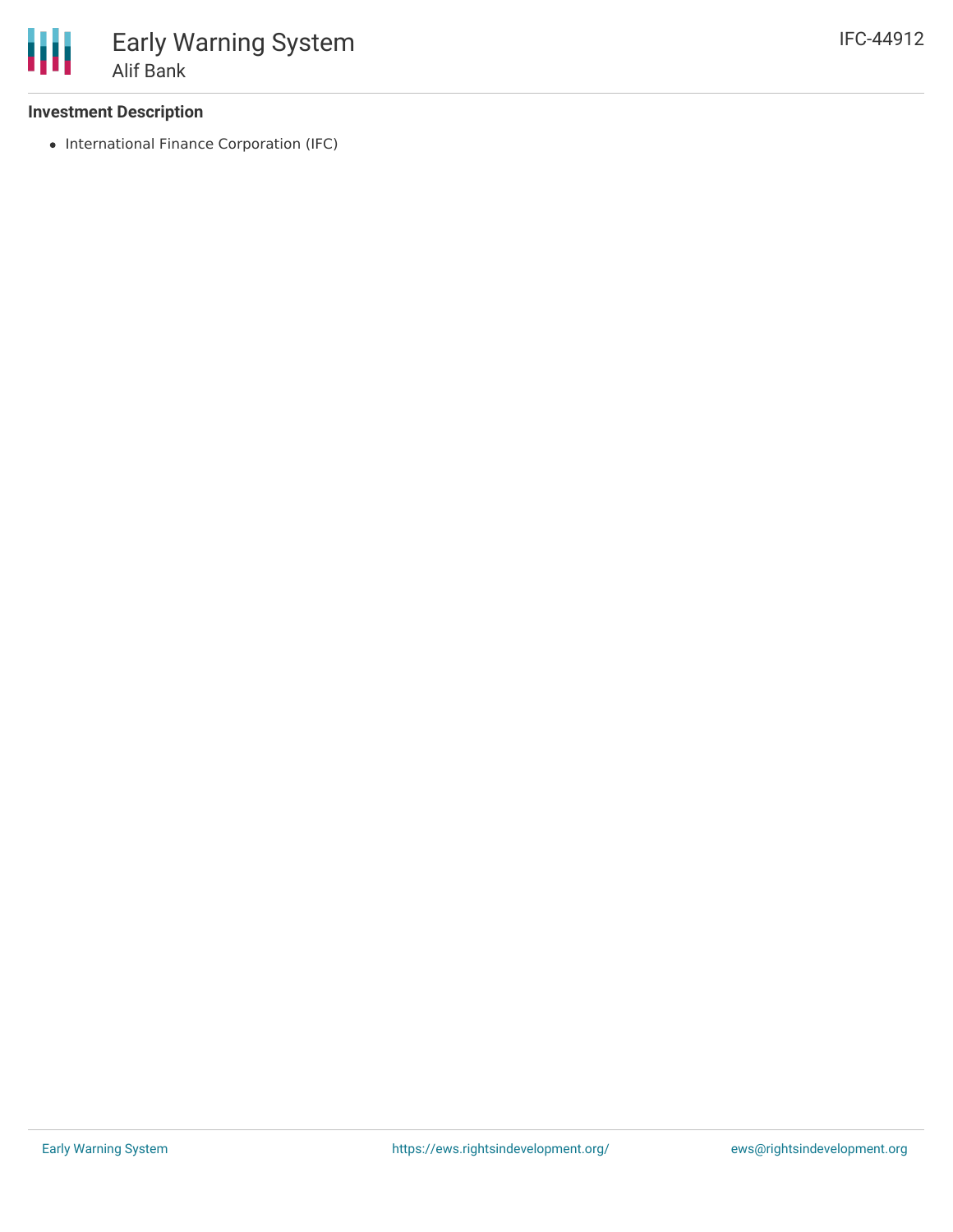

# **Private Actors Description**

Alif was founded by Abdullo Kurbanov, Firdavs Mirzoev, and Zuhursho Rahmatulloev, who together are the largest shareholder block. Other shareholders of Alif include Jefferson Capital Holdings Limited, an investment company belonging to Khofiz Shakhidi, who is also the chairman of Alif. The other shareholders are individuals.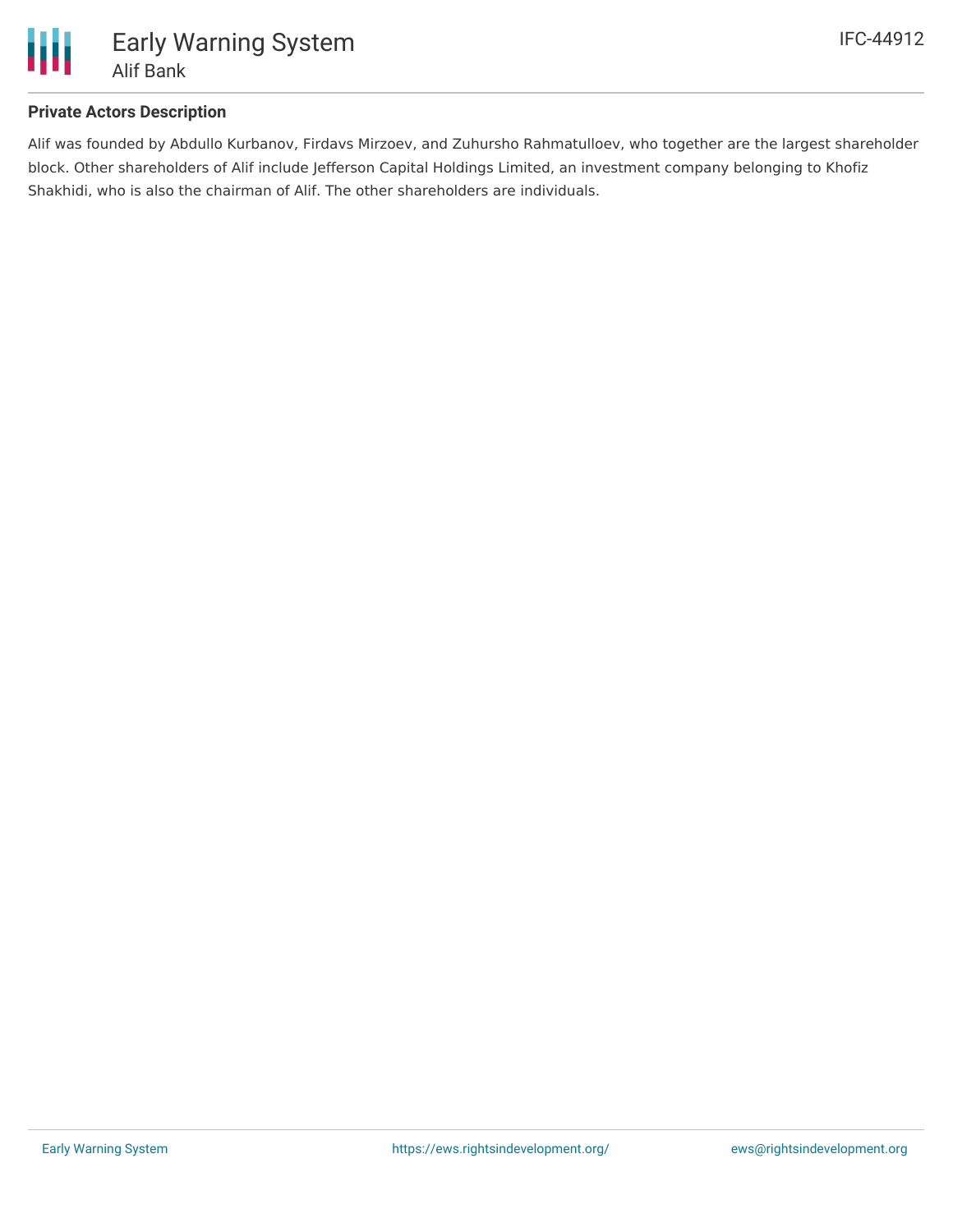



| <b>Private Actor 1</b> | <b>Private Actor</b><br>' Role | <b>Private Actor</b><br>1 Sector | <b>Relation</b> | <b>Private Actor 2</b> | <b>Private Actor</b><br>2 Role | <b>Private Actor</b><br>2 Sector |
|------------------------|--------------------------------|----------------------------------|-----------------|------------------------|--------------------------------|----------------------------------|
| $\sim$                 |                                | $\sim$                           | $\sim$          | Alif Bank              | Client                         | Finance                          |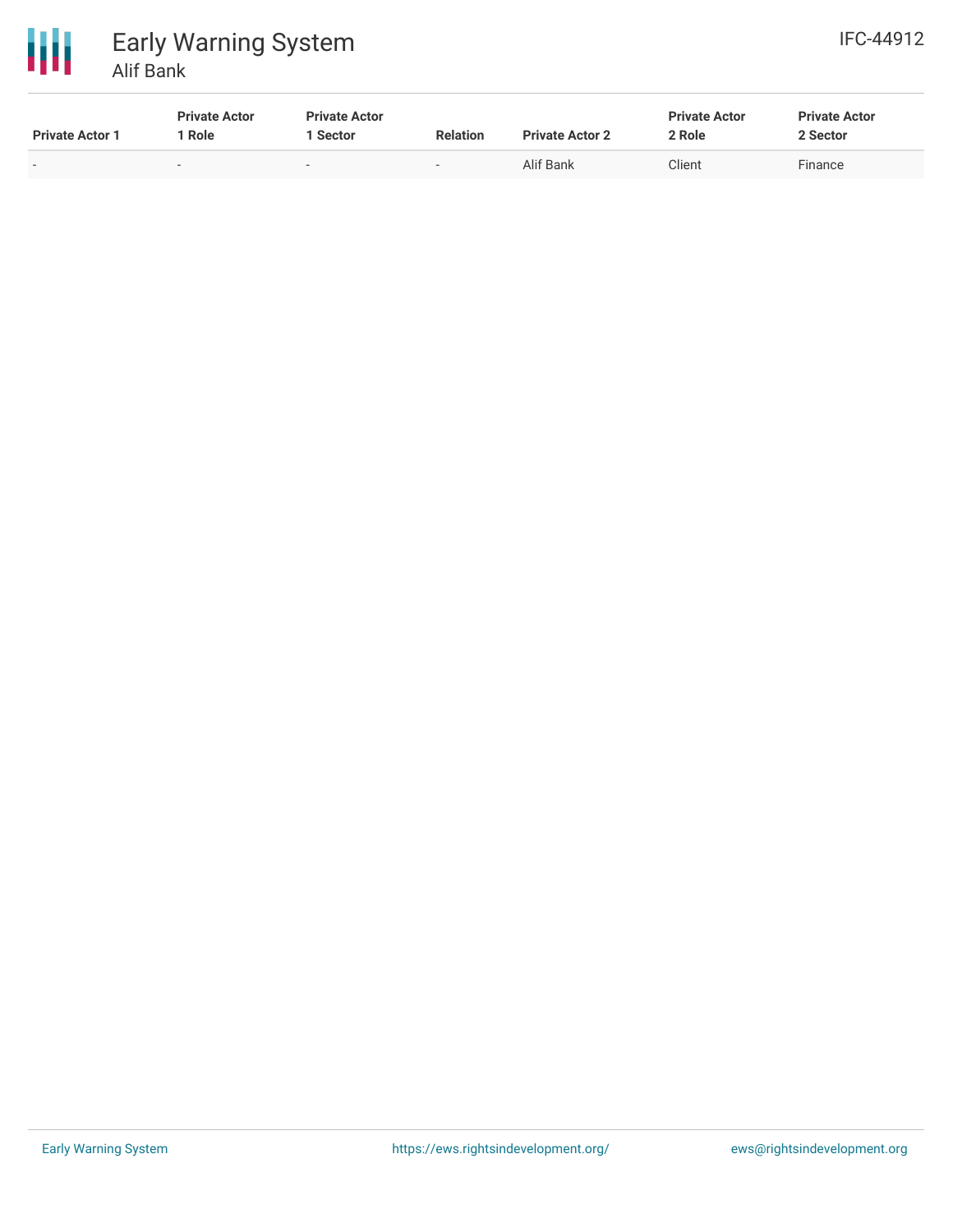# **Contact Information**

### **ACCESS TO INFORMATION**

You can submit a request for information disclosure at: https://disclosures.ifc.org/#/inquiries

If you believe that your request for information from IFC has been unreasonably denied, or that this Policy has been interpreted incorrectly, you can submit a complaint at the link above to IFC's Access to Information Policy Advisor, who reports directly to IFC's Executive Vice President.

#### **ACCOUNTABILITY MECHANISM OF IFC/MIGA**

The Compliance Advisor Ombudsman (CAO) is the independent complaint mechanism and fact-finding body for people who believe they are likely to be, or have been, adversely affected by an IFC or MIGA- financed project. If you submit a complaint to the CAO, they may assist you in resolving a dispute with the company and/or investigate to assess whether the IFC is following its own policies and procedures for preventing harm to people or the environment. If you want to submit a complaint electronically, you can email the CAO at CAO@worldbankgroup.org You can learn more about the CAO and how to file a complaint at http://www.cao-ombudsman.org